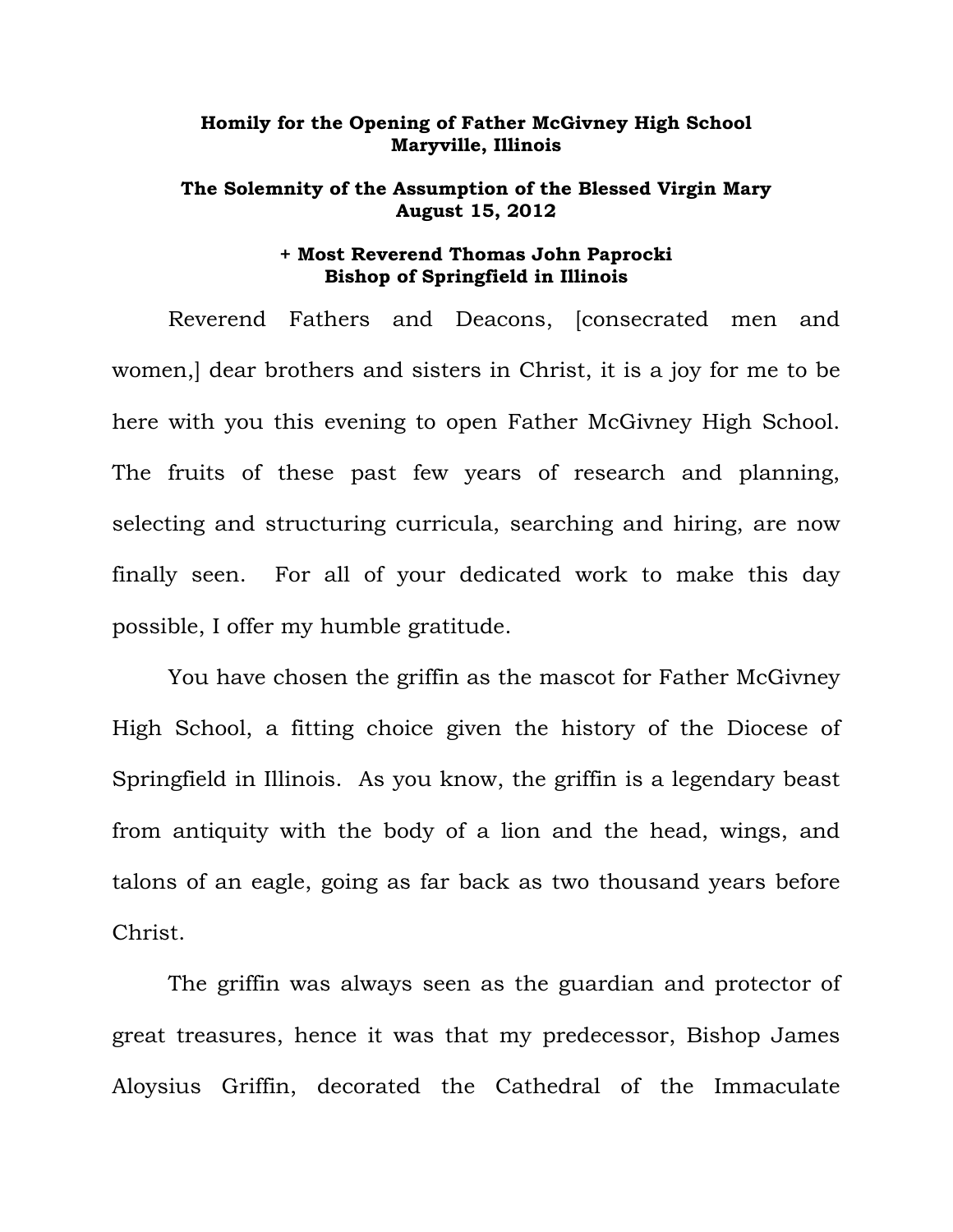Conception with griffins guarding the Eucharist, the greatest treasure of the Church. By making use of this repeated motif throughout the Cathedral, Bishop Griffin continually directs our attention to the source and summit of all that we are and do.

 Against this backdrop, we open Father McGivney High School here in the Metro East, mindful that if this new academic institution is to flourish, as we pray it will, it must be thoroughly rooted in the Eucharist. Every endeavor of this school should not only begin in the Eucharist, but also return to the Eucharist. If, in the course of studies, the students of Father McGivney do not grow in love of – and devotion to - the Eucharist we cannot deem our labors successful, despite whatever worthy academic honors and distinctions the students may achieve.

 This task of helping students come to a deeper faith and understanding of the Lord's gift of himself falls primarily to you, dear parents. You accepted this mission when you presented your children for baptism and you are sending your children here so that their teachers can assist you in forming your children as disciples of the Lord Jesus. Just as the Eucharist must be the heart of this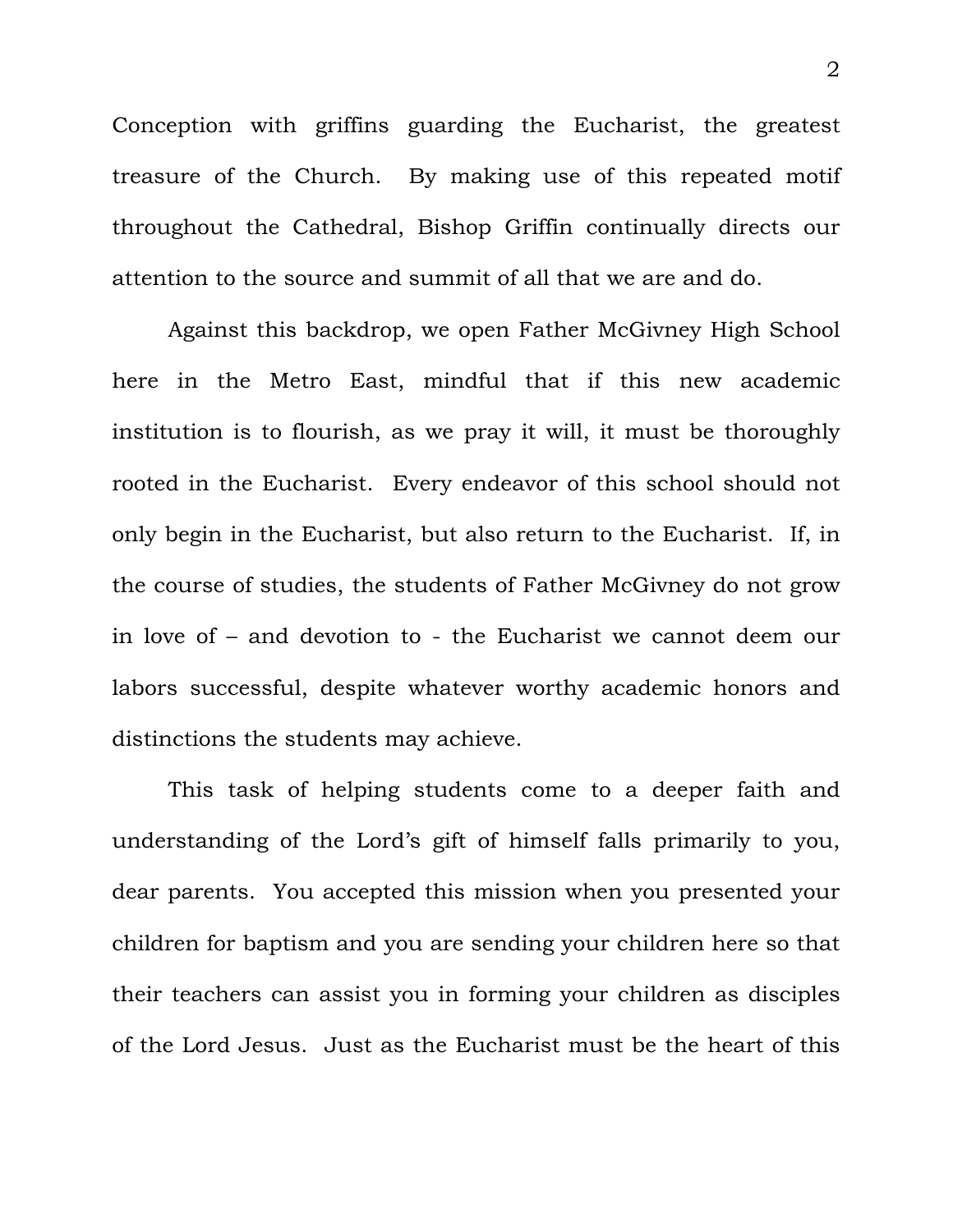new school, so must it also be the heart of the life of every Christian.

 As we come to a deeper understanding of the mystery of the Eucharist, we became aware that we must imitate the Lord's gift of himself; as he gave himself to us, so must we give ourselves to him. To learn this way of life, the students of Father McGivney High School will naturally look to their parents and teachers; their parents and teachers must in turn look to Mary who "lifted herself up to such lofty heights of heaven that the Word reached down from the highest pinnacle of heaven and took her in."1

Looking to Mary, we could say that she is also a type of griffin. Through her great "yes" to God's will, Mary became the new Ark of the Covenant and carried within her womb the most high God. Like her, we must also become guardians of what is entrusted to us: the divine life given us in Baptism and nourished with the Eucharist.

 Like griffins, like Mary, you, the students of this new school, must seek to be guardians of the faith which lives within you and that Father McGivney High School will endeavor to deepen and explain through its various spiritual, academic, artistic, and athletic exercises.